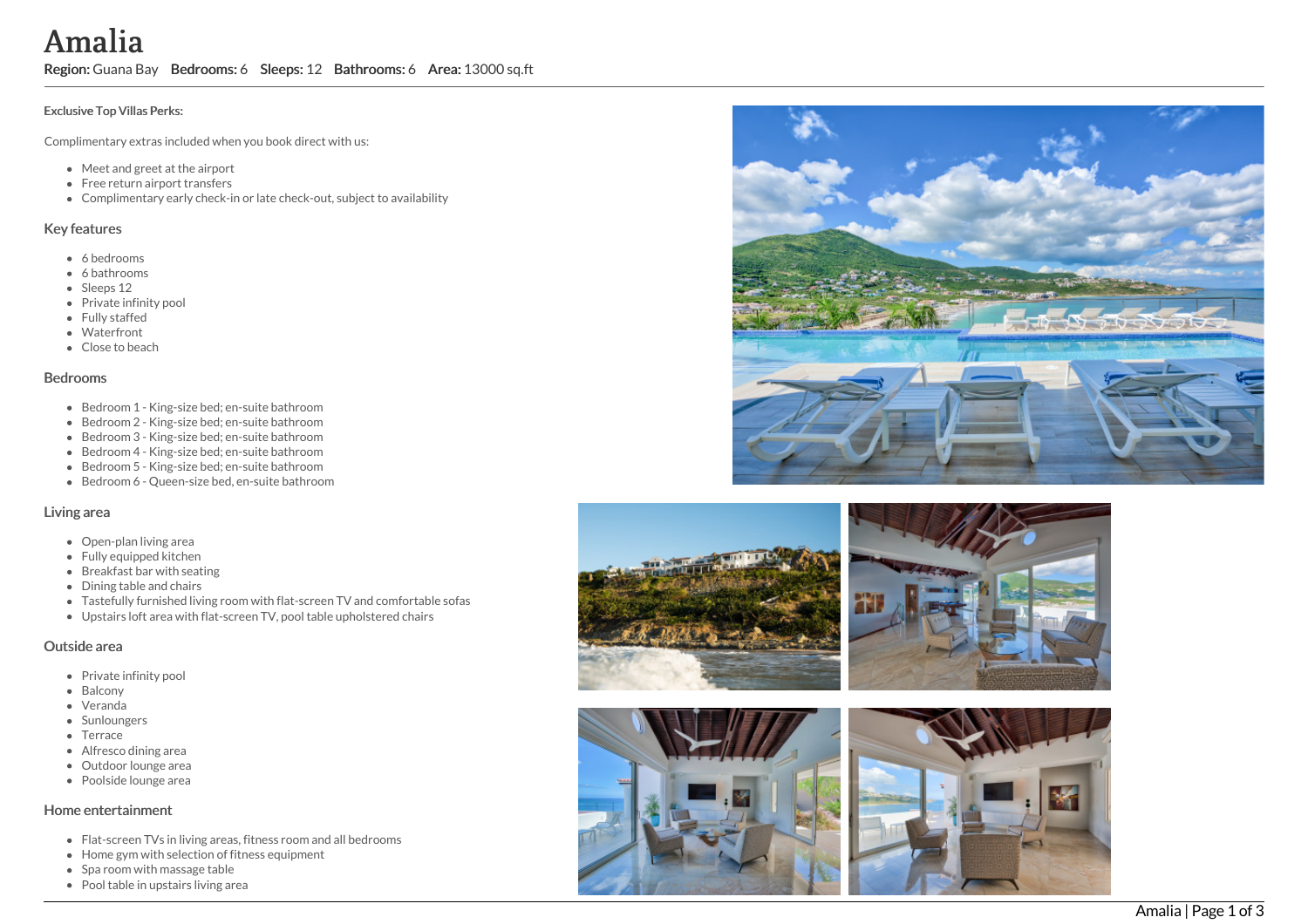# General

- Air conditioning in bedrooms
- Ceiling fans throughout
- Complimentary wifi
- Bedding and towels included
- Private parking
- Iron and ironing board
- Gated community
- Safe in all bedrooms

# Staff

- Housekeeper
- Bartender (Nightly service 5pm-9pm, bookings of seven nights or more)
- Daily maid service
- Chef
- Concierge